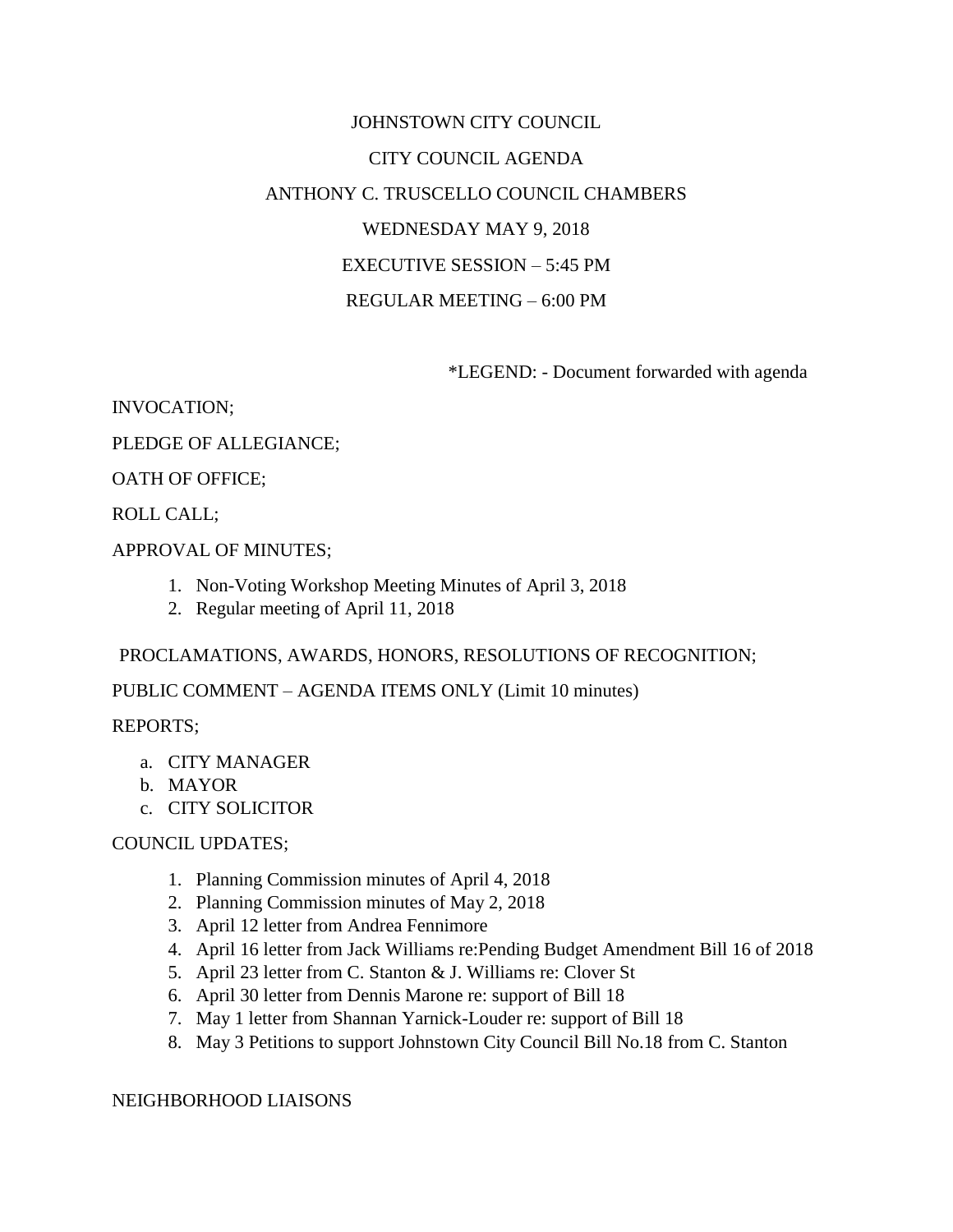#### **ORDINANCES FOR FINAL READ;**

- 1. BILL NO. 16 OF 2018. AN ORDINANCE OF CITY COUNCIL OF THE CITY OF JOHNSTOWN, PENNSYLVANIA, AMENDING ORDINANCE 5245 PASSED FINALLY ON DECEMBER 13, 2017, AMENDING ORDINANCE 5250 PASSED FINALLY ON MARCH 15, 2018 CITY OF JOHNSTOWN BUDGET TO AMEND THE 2018 BUDGET TO PROPERLY ALLOCATE EXPENSES RELATING EMPLOYEES' SALARIES WITH THE PAY CHANGES DUE TO THE 2018-2020 AFSCME CONTRACT.
- 2. BILL NO. 17 OF 2018. AN ORDINANCE OF CITY COUNCIL OF THE CITY OF JOHNSTOWN, PENNSYLVANIA, AMENDING ORDINANCE 5246 PASSED FINALLY ON DECEMBER 13, 2017, AMENDING ORDINANCE 5251 PASSED FINALLY ON MARCH 15, 2018 CITY OF JOHNSTOWN 2018 WAGE AND SALARY ORDINANCE TO AMEND THE 2018 WAGE AND SALARY ORDINANCE TO BE PAID ALL ELECTED OFFICALS AND EMPLOYEES OF THE VARIOUS DEPARTMENTS AND BUREAUS OF THE CITY OF JOHNSTOWN FOR THE CALENDAR YEAR WITH AN EFFECTIVE DATE THE DAY AFTER FINAL APPROVAL OF CITY COUNCIL.

## **BILLS FOR FIRST READ**

- 1. 1. BILL NO. 4 OF 2018 AN ORDINANCE AMENDING ORDINANCE 4654, TITLED: AN ORDINANCE ESTABLISHING AN ADMINISTRATIVE CODE FOR THE CITY OF JOHNSTOWN, PENNYSLVANIA, DESIGNATING THE POWERS AND DUTIES OF THE COUNCIL, THE CITY MANAGER, AND OTHER MUNICIPAL OFFICIALS, PASSED FINALLY ON OCTOBER 27, 1993 AND AS AMENDED BY ORDINANCE NOS. 4654,4693, 4731, 4894, 4880, 4902, 4908, 4991, 5015, 5024, 5034, 5042, 5055. 5058, 5069, 5177, 5194, AND 5199**,** AND 5210 BY FURTHER AMENDING CERTAIN SECTIONS OF ARTICLE II – ELECTED OFFICIALS-COUNCIL ORGANIZATION AND PROCEDURES, AND ARTICLE IV –CITY MANAGERTO PROVIDE UPDATED PROCEDURES AND IMPROVE EFFICIENCY IN CONDUCTING CITY BUSINESS. **TABLED FEBRUARY 14, AND APRIL 11, 2018. (UPDATED PROPOSAL INCLUDED IN COUNCIL PACKET)\***
- **2.** BILL NO. 14 OF 2018.AN ORDINANCE AMENDING ORDINANCE 2447, SECTION 1810.02, PASSED FINALLY IN COUNCIL ON MARCH 30, 1943 TITLED SMOKING IN PUBLIC CONVEYANCES TO SMOKING IN PUBLIC CONVEYANCES AND OTHER DESIGNATED PUBLIC MEETING PLACES AND TO ADD SECTION (A) )1) . NO PERSON SHALL SMOKE IN ANY SPORTS OR RECREATIONAL FACILITY IN THE CITY OF JOHNSTOWN INCLUDING THE POINT STADIUM, ROXBURY PARK AND CENTRAL PARK FROM BOUNDARY TO BOUNDARY. (**TABLED APRIL 11, 2018)**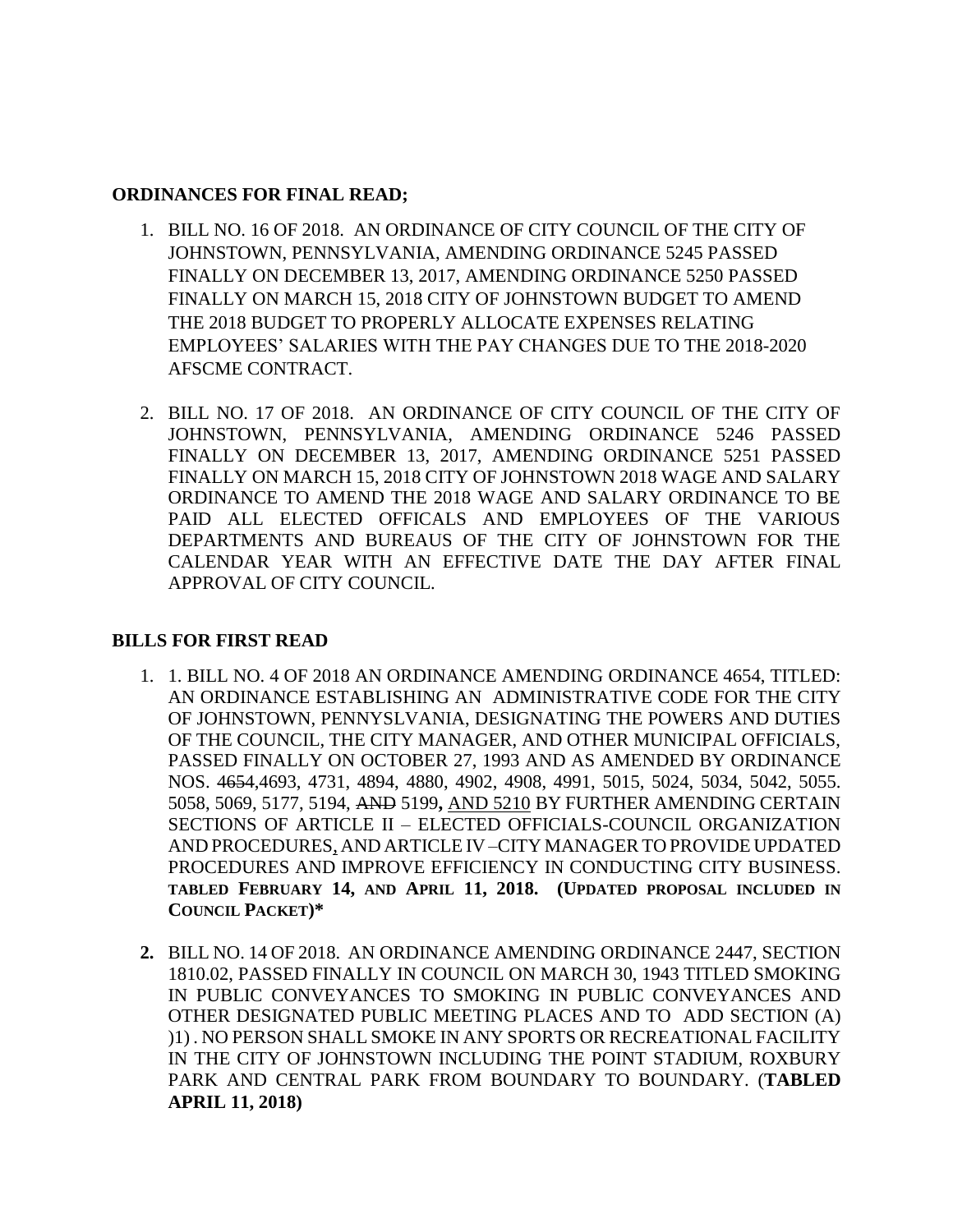- **3.** BILL NO. 18 OF 2018. AN ORDINANCE AMENDING ORDINANCE NO. 5166 PASSED FINALLY ON JANUARY 28, 2016, AMENDING ORDINANCE NO. 5152, PASSED FINALLY AUGUST 13, 2014, AMENDING ORDINANCE NO. 5103 PASSED FINALLY MARCH 28, 2012. (AND REPEALED) ALL RELATING TO AND ENACTING LATERAL TESTING BY MUNICIPALITY, AND AS ENACTED BY SECTION (4) OF ORDINANCE NO. 5166, NO. 5152, AND 5103**. (TABLED April 11, 2018)**
- 4. BILL NO. 20 OF 2018. AN ORDINANCE SPECIFICALLY AMENDING ORDINANCE NO. 4159 PASSED FINALLY IN COUNCIL THE 24th DAY OF OCTOBER, 1979 THE SHORT TITLE OF WHICH IS "THE ZONING ORDINANCE OF THE CITY OF JOHNSTOWN" BY REZONING CERTAIN BLOCKS OF LAND LOCATED IN THE 21<sup>ST</sup> WARD OF THE CITY OF JOHNSTOWN.\*

## **RESOLUTIONS;**

- **1.** A RESOLUTION OF THE CITY COUNCIL OF THE CITY OF JOHNSTOWN, CAMBRIA COUNTY PENNSYLVANIA DIRECTING THE CITY OF JOHNSTOWN'S DEPT OF COMMUNITY & ECONOMIC DEVELOPMENT-CODE ENFORCEMENT TO CONDUCT A CITY WIDE (ON SITE INVENTORY) OF ANY AND ALL VACANT PROPERTIES, (RESIDENTIAL AND COMMERICAL), INCLUDING BY CITY WARDS, STREET NUMBERS, STREET NAMES, AND FURTHER TO INCLUDE VERIFICATION AS TO ANY EXISTING CONNECTIONS TO THE CITY OF JOHNSTOWN INNER CITY SEWER COLLECTION LINES REMAINING CONNECTED AND/OR DISCONNECTED, AND CAPPED PREVENTING CONTIUNED COLLECTION OF SEWAGE, and TO SUBMIT A WRITTEN REPORT TO CITY COUNCIL ON/OR BEFORE MARCH 1, 2018. **(Tabled 1-2-18 and 4-11-18))**
- 2. A RESOLUTION OF THE CITY COUNCIL OF THE CITY OF JOHNSTOWN, CAMBRIA COUNTY, PENNSYLVANIA DIRECTING THAT "REQUEST FOR PROPOSALS" BE PREPARED/DEVELOPED AND ADVERTISED SEEKING SUBMISSIONS FOR THE EXCLUSIVE A) RIGHTS FOR EVENT PROMOTIONS, B) SCHEDULING, C) STADIUM MANAGEMENT OPERATIONS AND D) CONCESSION OPERATIONS AT THE POINT STADIUM, E) INCLUDING WITH AN OPTION BEING AWARDED "NAMING RIGHTS" TO THE FACILITY (POINT STADIUM). **(TABLED 4-11-18)**
- 3. A RESOLUTION OF THE CITY COUNCIL OF THE CITY OF JOHNSTOWN, PENNSYLVANIA, AUTHORIZING THE INTERIM CITY MANAGER TO SIGN AN AGREEMENT WITH HJA STRATEGIES, LLC. FOR A VALUATION OF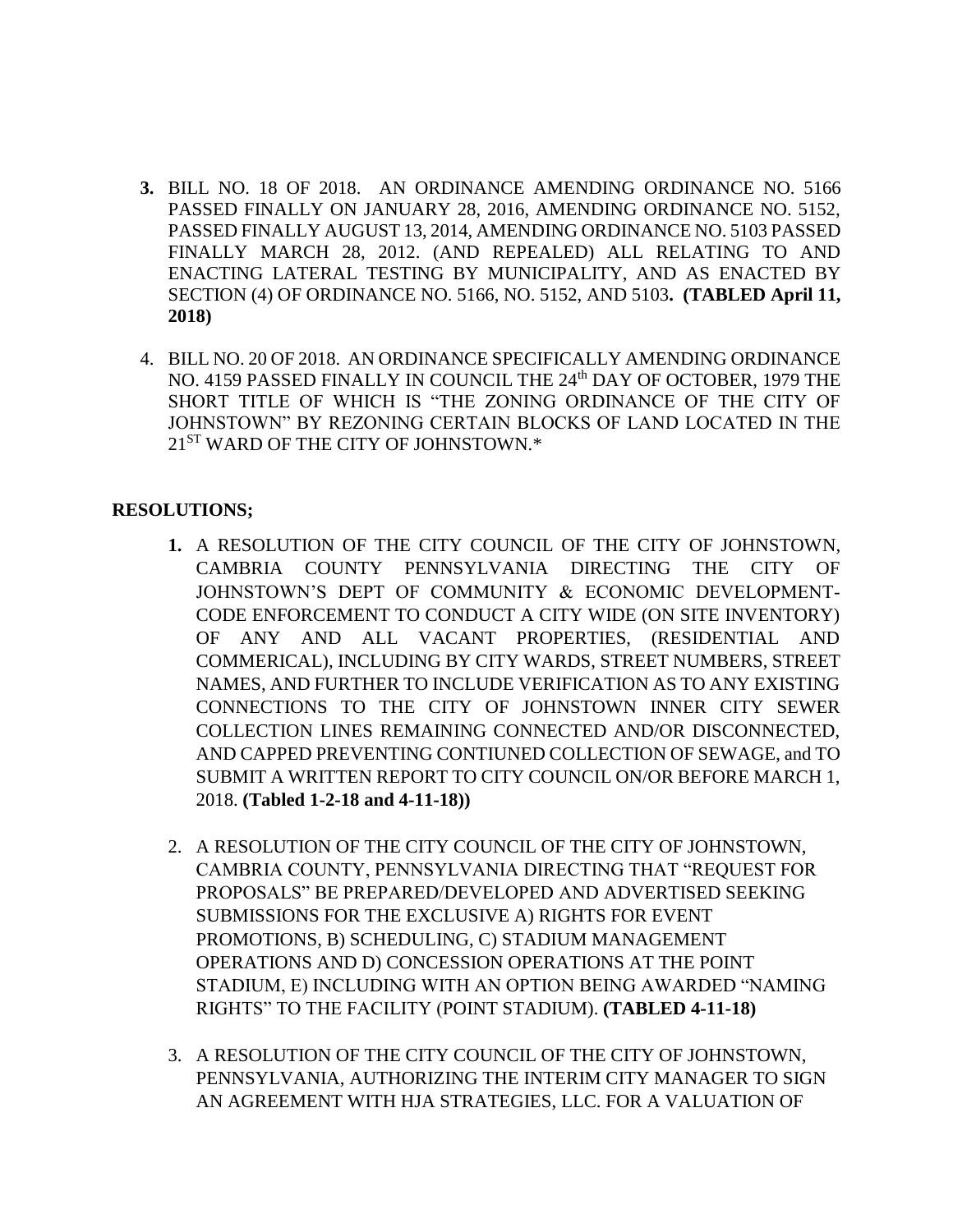ASSETS STUDY. THE STUDY WILL PROVIDE A VALUATION FOR THE FRANK J. PASQUERILLA CONFERENCE CENTER, THE I.T.C. PARKING GARAGE, THE LINCOLN STREET PARKING GARAGE, THE BERKLEY HILLS GOLF COURSE, THE CITY SANITARY SEWER CONVEYANCE SYSTEM, AND LEASING OF THE POINT STADIUM. THE STUDY WILL ALSO PROVIDE A FINANCIAL ANALYSIS AND A DISPOSITION STRATEGY FOR EACH ASSET.\*

- 4. A RESOLUTION OF THE CITY COUNCIL OF THE CITY OF JOHNSTOWN, PENNSYLVANIA, SUPPORTING A PETITION TO THE PENNSYLVANIA LIQUOR CONTROL BOARD (BOARD'S) BY THE OWNER OF THE PROPERTY KNOWN AS 229 MAIN STREET FOR SUBSTITUTION OF THE CITY OF JOHNSTOWN'S NOISE ORDINANCE FOR THE BOARD'S REGULATIONS.\*
- 5. A RESOLUTION OF THE CITY COUNCIL OF THE CITY OF JOHNSTOWN, PENNSYLVANIA, APPROVING MICHAEL CAPRIOTTI'S REQUEST TO PURCHASE FIVE YEARS OF MILITARY SERVICE COMPLETED PRIOR TO EMPLOYMENT WITH THE CITY OF JOHNSTOWN TO INCREASE HIS RETIREMENT CREDIT FOR FIREFIGHTER PENSION CALCULATIONS.\*
- 6. A RESOLUTION OF THE CITY COUNCIL OF THE CITY OF JOHNSTOWN, PENNSYLVANIA, APPROVING MICHAEL KELLY'S REQUEST TO PURCHASE FIVE YEARS OF MILITARY SERVICE COMPLETED PRIOR TO EMPLOYMENT WITH THE CITY OF JOHNSTOWN TO INCREASE HIS RETIREMENT CREDIT FOR FIREFIGHTER PENSION CALCULATIONS.\*
- 7. A RESOLUTION OF THE CITY COUNCIL, OF THE CITY OF JOHNSTOWN, CAMBRIA COUNTY, PENNSYLVANIA, AUTHORIZING THE INTERIM CITY MANAGER TO EXECUTE A SALES AGREEMENT FOR THE PURCHASE OF CERTAIN PROPERTY REFERENCED HEREIN AS 722 BARCLAY STREET, FROM FIRST SUMMIT BANK IN AN AMOUNT NOT TO EXCEED \$6,000.00.\*

## NEW BUSINESS;

## OLD BUSINESS;

PUBLIC COMMENT – NON-AGENDA ITEMS (Limit 5 minutes)

1. Paulette Baker, 2398 Benshoff Hill Rd. or Ron Shawley, 172 Albaugh Park Rd. Johnstown, of Laurel Highlands Historical Village re: Honan Ave. road maintenance

## RECESS/ADJOURNMENT;